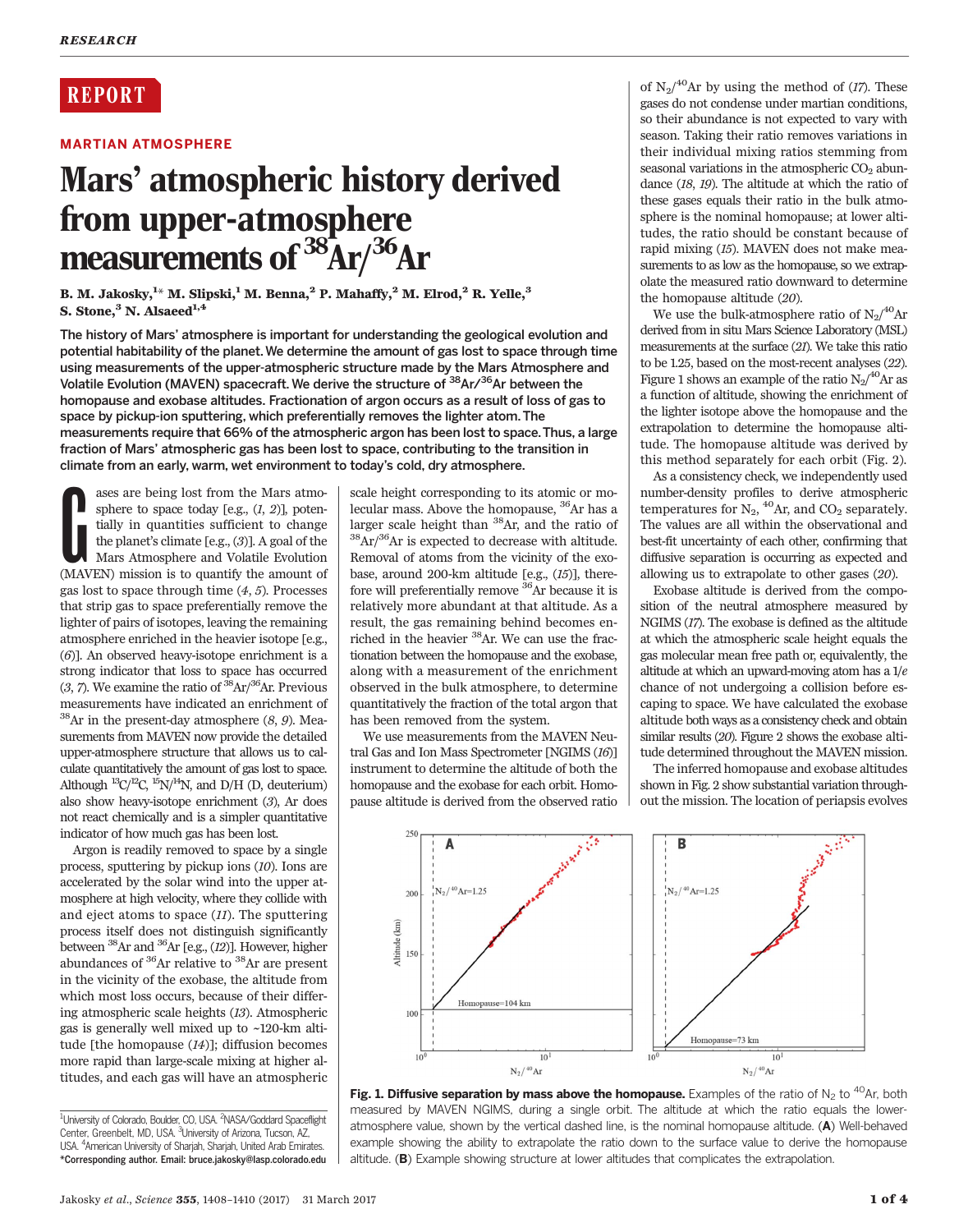throughout the mission, owing to precession of the orbit in both local solar time and latitude (4). Thus, the results shown represent a complicated combination of real geophysical variations with latitude, local solar time, solar zenith angle, geographical location, and season. Because of the limited set of observations, it is not possible to separate the variations due to each of these properties. Figure 3 shows the variation of homopause and exobase altitudes plotted against solar zenith angle (SZA) (23).

The trends of exobase and homopause altitudes follow each other closely. This is shown in Fig. 3 as a nearly constant difference between them even as each one by itself changes. This result suggests that the two are rising and falling largely in response to behavior at lower altitudes, below the homopause, that compresses or distends the lower atmosphere. We expect the lower atmosphere to be more sensitive to seasonal forcing either directly, through the changing Sun-Mars distance, or indirectly through seasonally variable atmospheric dust that can absorb sunlight and heat the lower atmosphere (18).

We use the structure derived from  $CO<sub>2</sub>$ , N<sub>2</sub>, and 40Ar, combined with the behavior expected for diffusive separation, to determine the degree of fractionation of  ${}^{38}Ar/{}^{36}Ar$  between the homo-<br>pause and exobase. We have not used  ${}^{38}Ar$  and  $36$ Ar measurements for each orbit to derive this fractionation because of the larger uncertainty in the measurements of these low-abundance gases. However, we have examined measured  ${}^{38}\text{Ar}$  and  ${}^{36}\text{Ar}$  abundances during the MAVEN deep-dip campaigns that take the spacecraft to lower altitudes, nearer to the homopause. The results confirm both the diffusive separation and the fractionation between the homopause and exobase (20).

We combine the fractionation through the upper atmosphere with the observed enrichment of 38Ar/36Ar in the lower atmosphere and an assumed initial ratio to derive the total amount of argon that has been removed from the system. For the lower atmosphere, we use the MSL measurements of  ${}^{38}Ar/{}^{36}Ar$  (9). We use the terrestrial value of 5.3 for the initial value; solar, meteorite, and derived martian mantle values all are close to this (8) and would all give similar results.

Rayleigh fractionation [e.g., (24)] can be used with these values to derive the fraction of gas that has been lost from the system. Rayleigh fractionation calculates the isotopic ratio of the remaining gas as a function of the fraction of gas that has been lost. However, argon has been added into the atmosphere through time by outgassing from the interior, impact of asteroids and comets, and weathering of crustal materials. Each of these processes adds gas that has the same isotope ratio as the initial value, partially resetting the atmospheric isotope ratio. We use a time-marching model of these additional processes (25), integrated from 4 billion years ago to the present, to calculate the resulting loss. In each time step in the model, gas is added by these processes or removed by loss to space, and the fractionation at each time step is adjusted appropriately by Rayleigh fractionation (for sput-



Fig. 2. Derived values of exobase and homopause altitudes from MAVEN data. Measurements run from February 2015 through June 2016. Earth calendar dates are shown along the bottom, and Mars season (Ls, areocentric longitude of the Sun) along the top. Exobase altitude is shown in blue, homopause in red.

tering loss) or dilution (for addition of gas to the atmosphere). Details are given in (20), and the results are shown in Fig. 4. Taking the average value of all of the measurements, 66% of the 36Ar that was ever in the atmosphere has been removed to space. Eliminating the unrealistically low homopause values, which affect the points only at the far right side of Fig. 4, does not change this result substantially.

There are two easily quantifiable sources of uncertainty in this result. First, the result depends on the ratio of  $\rm N_2/^{40}Ar$  measured in the lower atmosphere by MSL. Their current best estimate has an uncertainty of ~10% (22). When carried through the analysis, this gives an uncertainty of  $~1.5\%$  in the amount of  $^{36}\text{Ar}$  lost. Second, the model itself balances multiple processes, including the amount of volcanic outgassing, crustal degassing from weathering, and sputtering loss (25). Different combinations of model parameters can be used to fit the observations; in each model, the evolution through time will vary slightly, resulting in loss of a slightly different fraction of Ar. Each dashed line in Fig. 4 is labeled with the average  ${}^{36}Ar$  loss for the full range of models that fit the data, but the fraction of 36Ar lost can vary from the amount indicated by ~4.5% (20). These two sources of error can be combined in quadrature, assuming that they are independent; doing this, we estimate that the <sup>36</sup>Ar loss is 66%  $\pm$  5% (26). Possible systematic uncertainties resulting from changes in atmospheric structure or composition through time are more difficult to quantify. We have assumed that the fractionation in  ${}^{38}Ar/{}^{36}Ar$  between the homopause and exobase has stayed constant through time; variations in lower-atmosphere properties or in upper-atmosphere heating through time, by themselves, would not affect this fractionation.

We can use the results on argon loss to determine the amount of other gases that would have been lost by the same sputtering mechanism, based on the relative collision cross sections and the relative abundances of the gases at the exobase target for sputtering. This is done with the model of (25) and calculating the absolute number of atoms of Ar, O, and the atomic components of  $CO<sub>2</sub>$  that are lost. O can come from either  $CO<sub>2</sub>$  or  $H<sub>2</sub>O$ , as both are photodissociated by sunlight. In the model results, loss of  $CO<sub>2</sub>$ typically can remove  $\sim$ 10 to 20% of the CO<sub>2</sub> in the atmosphere. Loss of O would have removed  $\sim$ 30 times the number of atoms relative to CO<sub>2</sub> (11); if the O that is lost comes primarily from  $CO<sub>2</sub>$ , then sputtering loss of  $CO<sub>2</sub>$  can approach a bar or more (20). If the O lost comes from  $H_2O$ , then loss of  $CO<sub>2</sub>$  would have been smaller but loss of water would have been substantial (20). We can compare these results with those inferred from the direct loss of O today. Leblanc et al. (27) made an independent estimate of loss rate at the present as observed by MAVEN. Again, if all of the O comes from  $CO<sub>2</sub>$ , then as much as half a bar or more of  $CO<sub>2</sub>$  could have been removed by sputtering through time (20).

The early Mars atmosphere may have had a  $CO<sub>2</sub>$  partial pressure of a bar or more, in order to produce sufficient greenhouse warming to have allowed liquid water to be stable at the surface [e.g., (28)]. If that were the case, our results suggest that a large fraction of that early, thick atmosphere could have been removed to space by pickup-ion sputtering. The evidence for ongoing escape  $[e.g., (1, 5)]$  and the likelihood that the loss rate was much greater early in Mars' history (11) because of the greater intensity of the solar extreme ultraviolet radiation and of the solarwind drivers [e.g., (29)] means that the amount of  $CO<sub>2</sub>$  lost to space could have been this large.  $CO<sub>2</sub>$ also can be removed by other processes that do not affect argon, including pickup by the solar wind and photochemically driven escape [e.g., (30, 31)], so this loss represents a lower limit on the total amount that would have been lost.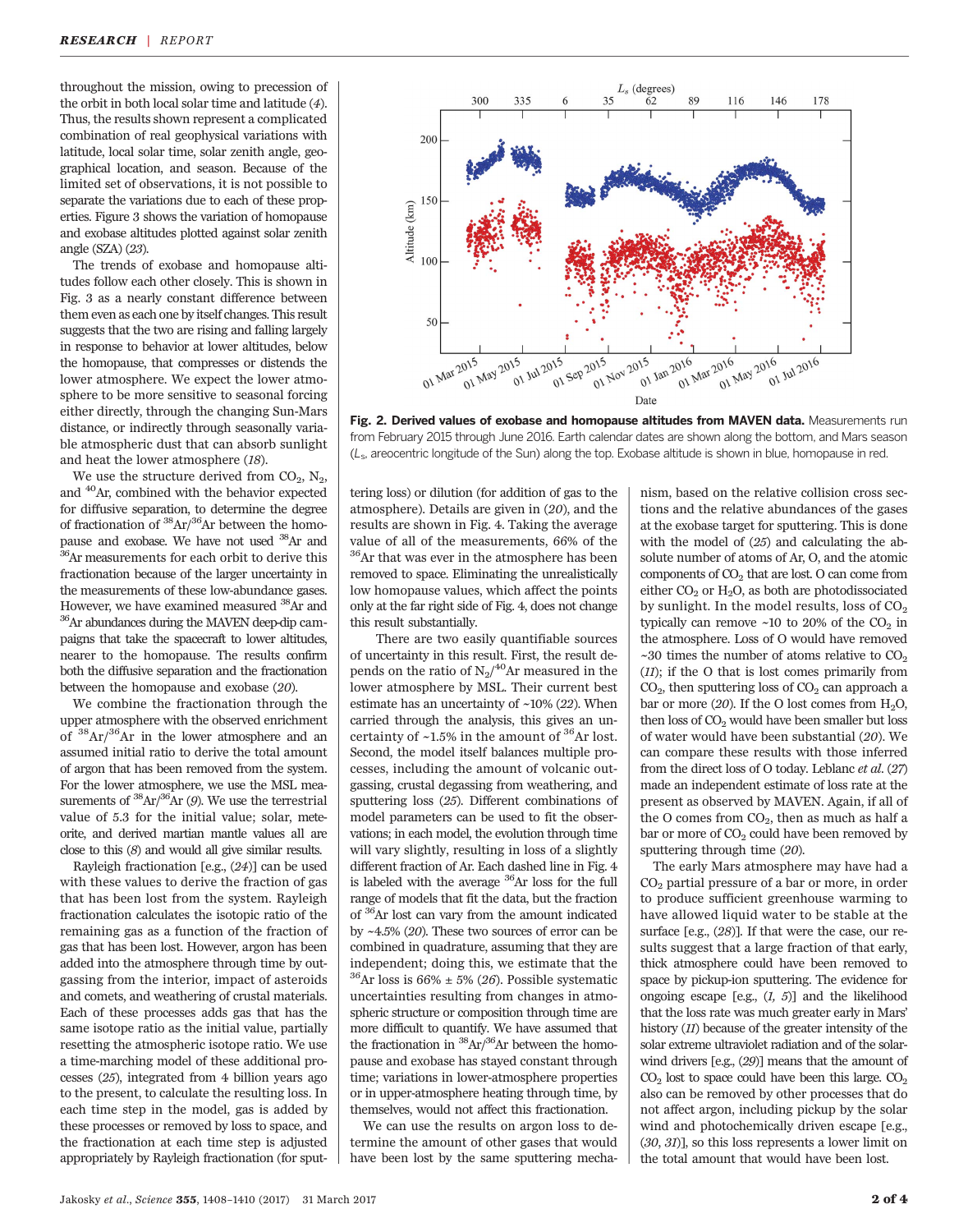# Fig. 3. Solar-zenith– angle dependence of upper-atmosphere structure. Panels

show the argon exobase altitude, homopause altitude, separation between the homopause and exobase, and atmospheric scale height derived from 40<sub>Ar</sub> measurements, as a function of the solar zenith angle throughout the mission. Points are color coded by Martian season  $(L_s)$ and show the effects of changing seasons.

25

20

15

10

 $\mathbf{0}$ 

 $^{40}$  Ar Scale Height (km)





The evidence from the MAVEN observations suggests that a large fraction of the martian volatile inventory has been removed to space and that loss to space has been an important process in the evolution of the martian atmosphere through time.  $CO<sub>2</sub>$  loss from the atmosphere likely resulted from a combination of loss of a majority of gas to space, removal of a smaller fraction to the shallow subsurface as carbonate minerals or as adsorbed gas (32), and removal of an evensmaller portion to the polar caps, where it resides today as ice (33). These changes appear to be large enough to account for the change in martian climate inferred from the planet's geomorphology (34).

#### REFERENCES AND NOTES

- S. Barabash, A. Fedorov, R. Lundin, J.-A. Sauvaud, Science 315, 501–503 (2007).
- 2. R. Lundin et al., Geophys. Res. Lett. 17, 873–876 (1990).
- 3. B. M. Jakosky, J. H. Jones, Nature 370, 328–329 (1994).
- B. M. Jakosky et al., Space Sci. Rev. 195, 3-48 (2015).
- 5. B. M. Jakosky, J. M. Grebowsky, J. G. Luhmann, D. A. Brain, Geophys. Res. Lett. 42, 8791–8802 (2015).
- 6. M. B. McElroy, Y. L. Yung, Planet. Space Sci. 24, 1107–1113 (1976).
- 7. B. M. Jakosky, Icarus 94, 14-31 (1991).<br>8. D. D. Bogard, J. Geophys. Res. 102, 1
- 8. D. D. Bogard, J. Geophys. Res. 102, 1653–1661 (1997).<br>9. S. K. Atreva et al., Geophys. Res. 1ett. 40, 5605–5609
- S. K. Atreya et al., Geophys. Res. Lett. 40, 5605-5609
- (2013). 10. B. M. Jakosky, R. O. Pepin, R. E. Johnson, J. L. Fox, Icarus 111,
- 271–288 (1994). 11. J. G. Luhmann, R. E. Johnson, M. H. G. Zhang, Geophys. Res.
- Lett. **19**, 2151-2154 (1992).
- 12. R. E. Johnson, Energetic Charged-Particle Bombardment of Atmospheres and Surfaces (Springer, New York, 1990).
- 13. Although described as a single altitude, the exobase reflects processes driving or inhibiting escape that act over a wide range of altitudes; the distinction does not affect our quantitative results.
- 14. C. B. Leovy, *Icarus* **50**, 311–321 (1982).<br>15. A. O. Nier, M. B. McElroy, *J. Geophys. Res.* **82**, 4341–4349
- (1977). 16. P. R. Mahaffy et al., Space Sci. Rev. 195, 49–73 (2015).
- 17. P. R. Mahaffy et al., Geophys. Res. Lett. 42, 8951–8957
- (2015). 18. R. W. Zurek, J. R. Barnes, R. M. Haberle, J. B. Pollack, J. E. Tillman, C. B. Leovy, in Mars, H. H. Kieffer, B. M. Jakosky, C. W. Snyder,
- M. S. Matthews, Eds. (Univ. of Arizona Press, 1992), pp. 835–933. 19. A. L. Sprague et al., Science 306, 1364–1367 (2004).
- 
- 20. See supplementary materials.<br>21. P. R. Mahaffy e*t al., Science* **341**, 263–266 (2013).
- 22. Mahaffy et al. (21) derived a ratio of 1.0. Subsequent measurements have refined this to 1.25, with an uncertainty of ~10% (35). The value determined from the Viking lander of 1.7 (36) has a larger uncertainty and is consistent with the MSL Sample Analysis at Mars value.
- 23. Solar zenith angle (SZA) is the angle between the vector toward the zenith at a location and the vector toward the Sun; it is 0° when the Sun is directly overhead. Because the homopause can be up to 130 km above the surface, the Sun is still above the horizon at SZA values as high as 106°.
- 24. G. Faure, Principles of Isotope Geology (Wiley, New York, ed. 2, 1986).
- 25. M. Slipski, B. M. Jakosky, Icarus 272, 212–227 (2016).
- 26. Argon also can be ionized and removed by solar-wind pickup. However, <sup>40</sup>Ar ion abundances measured by MAVEN are roughly three orders of magnitude lower than  $O$  or  $O<sub>2</sub>$  ion abundances, and 36Ar will be down from that by another two to three orders of magnitude (37). Loss being in proportion to number density means that <sup>36</sup>Ar ion pickup loss has been negligible
- 27. F. Leblanc et al., Geophys. Res. Lett. 42, 9135–9141  $(2015)$
- 28. J. B. Pollack, J. F. Kasting, S. M. Richardson, K. Poliakoff,
- Icarus **71**, 203–224 (1987).<br>29. V. S. Airapetian, A. V. Usmanov, Astrophys. J. **817**, L24 (2016).
- 30. R. Hu, D. M. Kass, B. L. Ehlmann, Y. L. Yung, Nat. Commun. 6,
- 10003 (2015). 31. R. J. Lillis et al., Space Sci. Rev. 195, 357–422
- (2015). 32. C. S. Edwards, B. L. Ehlmann, Geology 43, 863–866 (2015).